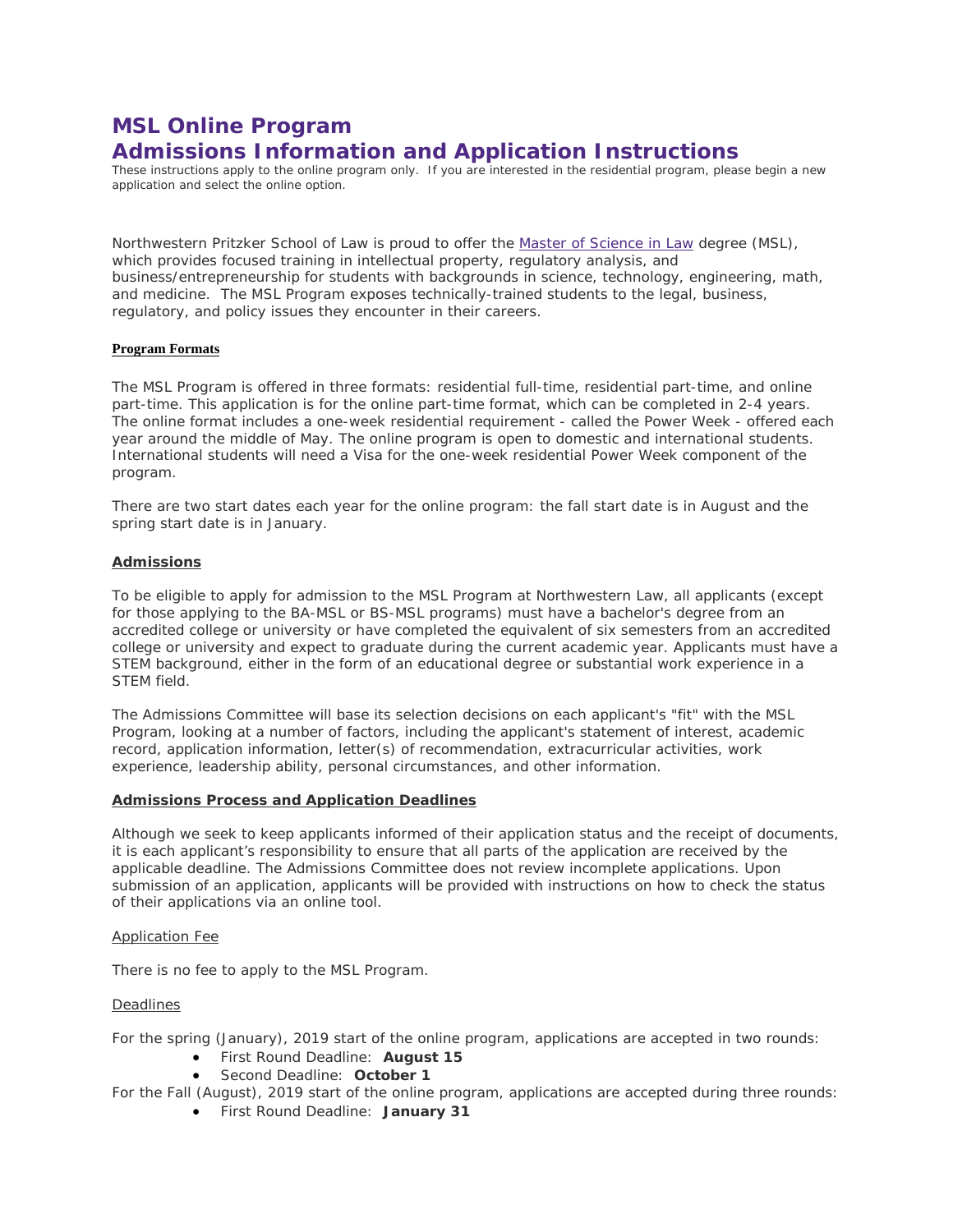- Second Deadline: **April 1 –**final deadline for international applicants
- Third Deadline: **June 1**

Each admissions deadline will trigger review of all completed applications that have been submitted by that deadline. On occasion, the Admissions Committee may also review applications on a rolling basis between deadlines.

### Notifications

Applicants will be informed of the Admissions Committee's decisions within three weeks of the application deadlines.

# **Deposits**

Students who are accepted into the program must secure their place in the class with a nonrefundable deposit of \$750, which will ultimately be applied toward tuition and fees. Each application round will have a deposit deadline, which is typically within one month of the admissions decision.

# **Deferrals**

Admitted students may request a deferral from the Admissions Committee by submitting a written statement explaining the reason for the request. Deferral decisions are in the sole discretion of the Admissions Committee; good cause must be shown before a deferral will be granted. To effectuate a deferral, the admitted student must submit a nonrefundable deposit of \$750, which will ultimately be applied toward tuition and fees. A subsequent, additional nonrefundable deposit of \$750 (also applied to tuition and fees) will be required during the admissions cycle leading up to the year of the student's actual enrollment in the MSL Program.

# Tuition

Tuition information is available [here.](http://www.law.northwestern.edu/admissions/tuitionaid/tuition/) Applicants should expect a modest tuition increase each year.

### **The MSL Application Process**

The MSL application requires a number of different parts, and these parts vary depending on whether the applicant is a domestic or international student, and whether the applicant is applying to the general MSL Program or to one of the special Northwestern programs (BA-MSL or BS-MSL).

### Application Components

All applicants must submit the following items:

- Application (to be completed online)
- Statement of Interest
- One Letter of Recommendation
- Current Resume or Curriculum Vitae
- Transcript from each university attended\* (undergraduate and graduate)
- Personal interview via online platform (Kira). (Kira interview request will be sent once the applicant submits their application)

*\* Please note: Transcripts submitted as part of the application, may be unofficial copies, or screenshots of transcripts viewed online. If admitted, students will need to submit official transcripts prior to enrolling.*

Applicants are free to submit additional optional information, including:

- Unofficial standardized test score reports (GMAT, GRE, LSAT, or MCAT)
- Additional letters of recommendation
- Northwestern University BA-MSL and BS-MSL applicants must submit:
	- One additional letter of recommendation

International applicants must submit: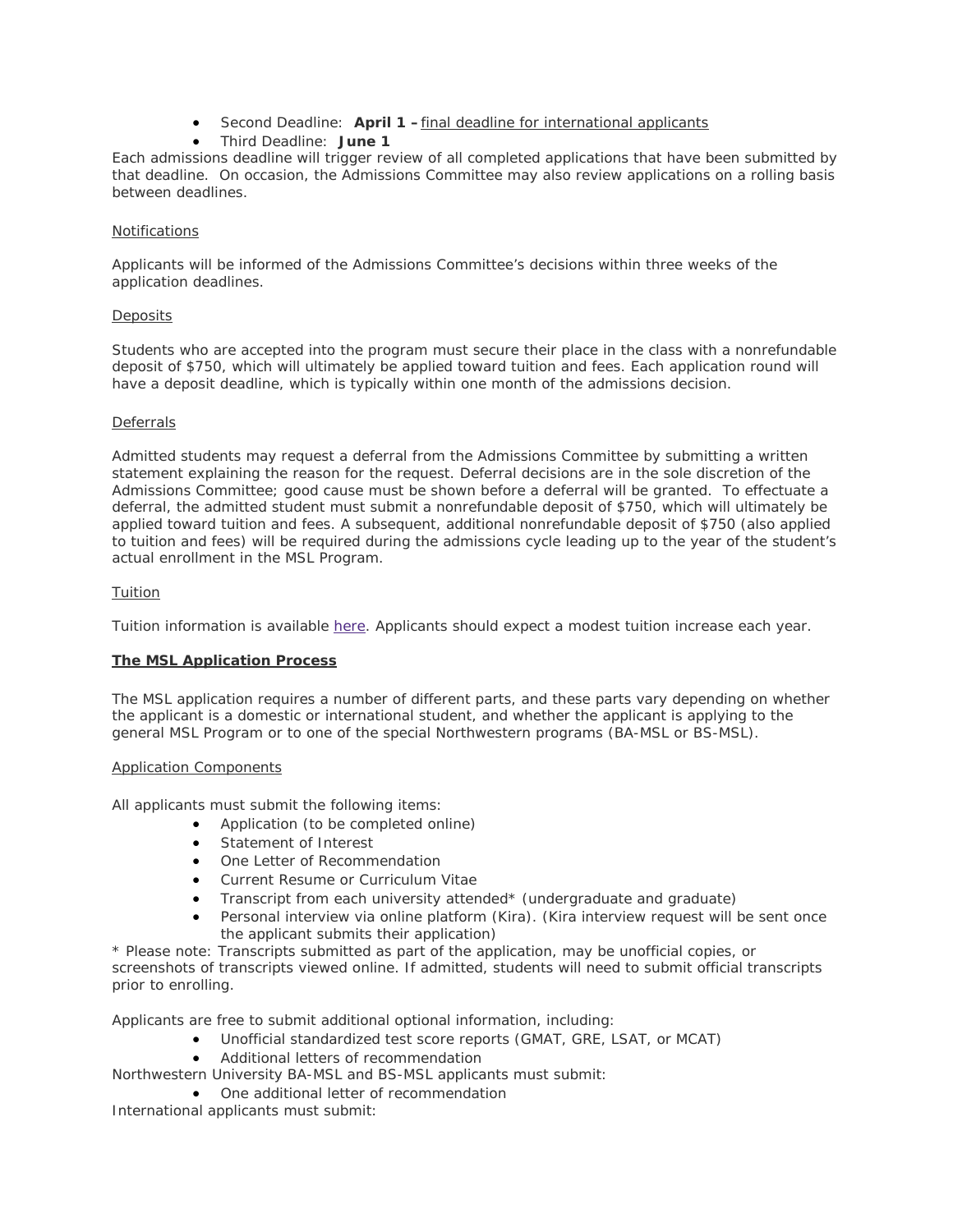# • TOEFL/IELTS score or a TOEFL/IELTS waiver request

# Statement of Interest

The Statement of Interest allows applicants to introduce themselves to the Admissions Committee. The statement should be 500-800 words and it should include information addressing all four of the following topics (five, if the applicant does not have a degree in a STEM subject):

- *Why you are interested in studying in the MSL Program*
- *How your past academic and professional experiences prepare you to study in this particular program*
- *How you hope to use the knowledge gained from the MSL Program to achieve your career goals*
- *Your readiness to study in an online program, which requires strong self-motivation and time management skills.*
- *If you do not have a degree in a STEM field, please explain your STEM background and/or professional experience in a STEM field.*

### Letter of Recommendation

The recommender should be a previous or current professor or employer, or another person familiar with the applicant's qualifications for the MSL Program. (Note: Applicants should not use family members, friends, or peer-level colleagues as recommenders.) The process for obtaining a recommendation is as follows:

- 1. Identify a recommender;
- 2. Let the recommender know you would like them to serve as a recommender and obtain their agreement;
- 3. After steps #1 and 2 are completed, provide the recommender's contact information on the online application form.

Once the applicant adds the recommender's contact information to the online form, the MSL application system will send an email to the recommender, along with a link and instructions for how to upload the recommendation to the applicant's file. This email must go directly to the recommender; applicants should not send the email to themselves and then forward it to the recommender. Since you do not have direct control over when the letter of recommendation is submitted, please be sure to request your letter as early in the application process as possible as your application will not be considered complete until the letter of recommendation is received.

### Resume / Curriculum Vitae

A description of prior employment and education, as well as achievements and publications, should be included in a 1-2 page resume/CV written in English.

### Standardized Test Scores and Other Optional Information

While students are not required to take or submit a standardized test to apply for the MSL Program (apart from TOEFL or IELTS for international students; see below), applicants are free to submit standardized test scores as part of their applications. Test scores – such as one or more of the GMAT, GRE, LSAT, and MCAT – often help to flesh out or fortify an application.

### **Transcripts**

Applicants should upload an unofficial copy of all undergraduate and graduate transcripts to their application. In most cases, unofficial copies of transcripts will be sufficient for the Admissions Committee to review a file; in cases where the unofficial transcripts are not sufficient, the Admissions Committee will request official transcripts. Prior to enrollment, all students must arrange to submit official, sealed copies of undergraduate and graduate transcripts to the Admissions Office.

Please note: If admitted to the program, students who have received a degree from an institution outside of the US will have an additional step to complete - submitting a WES evaluation. Information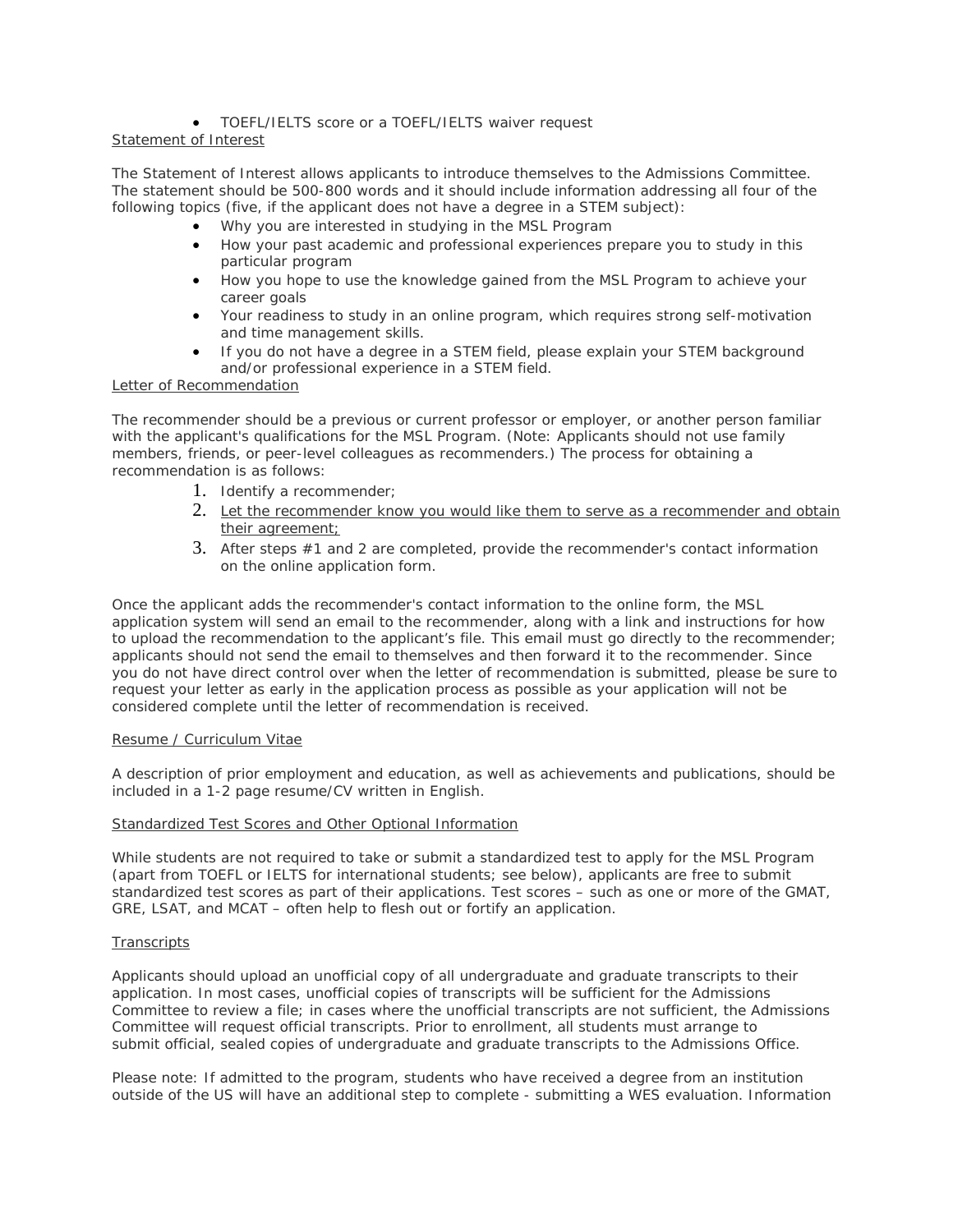about the WES evaluation process can be found below.

Admitted domestic and international applicants who have received an undergraduate or graduate degree from an institution outside of the US (including its territories and Canada) must also provide an outside evaluation of their transcripts from the [World Education Services](https://urldefense.proofpoint.com/v2/url?u=http-3A__www.wes.org_&d=DwMFaQ&c=yHlS04HhBraes5BQ9ueu5zKhE7rtNXt_d012z2PA6ws&r=mHp2LQaSDiTNZpIPXlrfQebaKw5JtjYh1Lkrn8z-VALiQMptthp5Y-IIESQKkKiL&m=PTZYa1tMkWS-2v7FKVJVFOgx_hHhVVMbIB92L7Nst4E&s=LdsMps6k85Egr4L3BMh3OZVsZMu3NWcypoj84jTxv04&e=) (WES), a credential evaluation services that authenticates foreign transcripts. Admitted students must submit the [WES](https://urldefense.proofpoint.com/v2/url?u=http-3A__www.wes.org_fees_icap.asp&d=DwMFaQ&c=yHlS04HhBraes5BQ9ueu5zKhE7rtNXt_d012z2PA6ws&r=mHp2LQaSDiTNZpIPXlrfQebaKw5JtjYh1Lkrn8z-VALiQMptthp5Y-IIESQKkKiL&m=PTZYa1tMkWS-2v7FKVJVFOgx_hHhVVMbIB92L7Nst4E&s=lKdBUC47gSqqeaGQYuiEFr9yCMeZSZUuHk-od7O2qec&e=)  [ICAP package,](https://urldefense.proofpoint.com/v2/url?u=http-3A__www.wes.org_fees_icap.asp&d=DwMFaQ&c=yHlS04HhBraes5BQ9ueu5zKhE7rtNXt_d012z2PA6ws&r=mHp2LQaSDiTNZpIPXlrfQebaKw5JtjYh1Lkrn8z-VALiQMptthp5Y-IIESQKkKiL&m=PTZYa1tMkWS-2v7FKVJVFOgx_hHhVVMbIB92L7Nst4E&s=lKdBUC47gSqqeaGQYuiEFr9yCMeZSZUuHk-od7O2qec&e=) and select the "course by course" evaluation option. The WES evaluation must be received within one month of the applicable deposit deadline or prior to completing the visa application paperwork for international students who require a visa. We encourage applicants who have studied outside the U.S. to begin the WES process early, so as to expedite the application/admissions/enrollment process. For more information, visit [www.wes.org;](http://wes.org/) check the "Required Documents" information specific to your country of study.

### English Language Proficiency

Students in the MSL Program must have a high level of English language aptitude; the Admissions Committee relies on a test of English proficiency for students who are not native speakers of English. International applicants to the program who do not have English as their native language are required to submit an official TOEFL or IELTS test score by the application deadline; the minimum acceptable TOEFL score is 100 and the minimum IELTS score is 7.0.

The English proficiency examination must be taken before an admission decision can be rendered. Applicants should request to have an official copy of their scores sent by ETS (TOEFL) or IELTS directly to the Northwestern Law Admissions Office – the Law School's code is 1565. The Law School will accept scores up to two years after the test date. For further information about the TOEFL examination, contact the [Educational Testing Service.](https://www.ets.org/toefl/contact/region1)

Applicants who do not achieve the minimum score on the English language proficiency test may request an evaluative interview from the Admissions Committee. Interviews are allowed at the discretion of the Admissions Committee in cases where the test score may not be indicative of the applicant's ability. Students who wish to pursue this option should complete the [evaluative interview](https://apply.law.northwestern.edu/register/?id=38db32ab-512c-4ae2-b884-6531db1e34a0)  [request form.](https://apply.law.northwestern.edu/register/?id=38db32ab-512c-4ae2-b884-6531db1e34a0)

The English language proficiency requirement may be waived if (1) the applicant has completed an undergraduate or graduate degree at an institution where the language of instruction is English or (2) in exceptional circumstances, such as previous exposure to English language and after an evaluative interview. To apply for a waiver of the English proficiency examination requirement, applicants should submit the [TOEFL / IELTS Waiver Request Form](https://apply.law.northwestern.edu/register/MSLlanguagewaiver). The Admissions Committee will grant waivers on a caseby-case basis, at its sole discretion.

International applicants for the Weinberg College of Arts and Sciences BA-MSL or McCormick School of Engineering BS-MSL Program are automatically granted a TOEFL / IELTS waiver and do not need to submit proof of English proficiency.

The Law School has an English as a Second Language Program (ESL) to help students improve their English language skills and, more generally, to assist students with the challenges of being advanced English-language learners at a U.S. law school. In addition, many MSL students choose to attend the Legal English and Foundations Program [\(LEAF\)](http://www.law.northwestern.edu/law-school-life/studentservices/intlprograms/legalenglish/) in the summer before they begin the MSL Program.

### **Visa Requirements**

Applicants who require a visa (F-1 or J-1) to study in the United States may request a certificate of eligibility from Northwestern University. To qualify for the I-20 or DS-2019, international students must be admitted to the MSL Program and must demonstrate their ability to fund one year of graduate study at the Law School. For additional information about visa options and federal regulations, please contact the [International Office](http://www.northwestern.edu/international/) at Northwestern University.